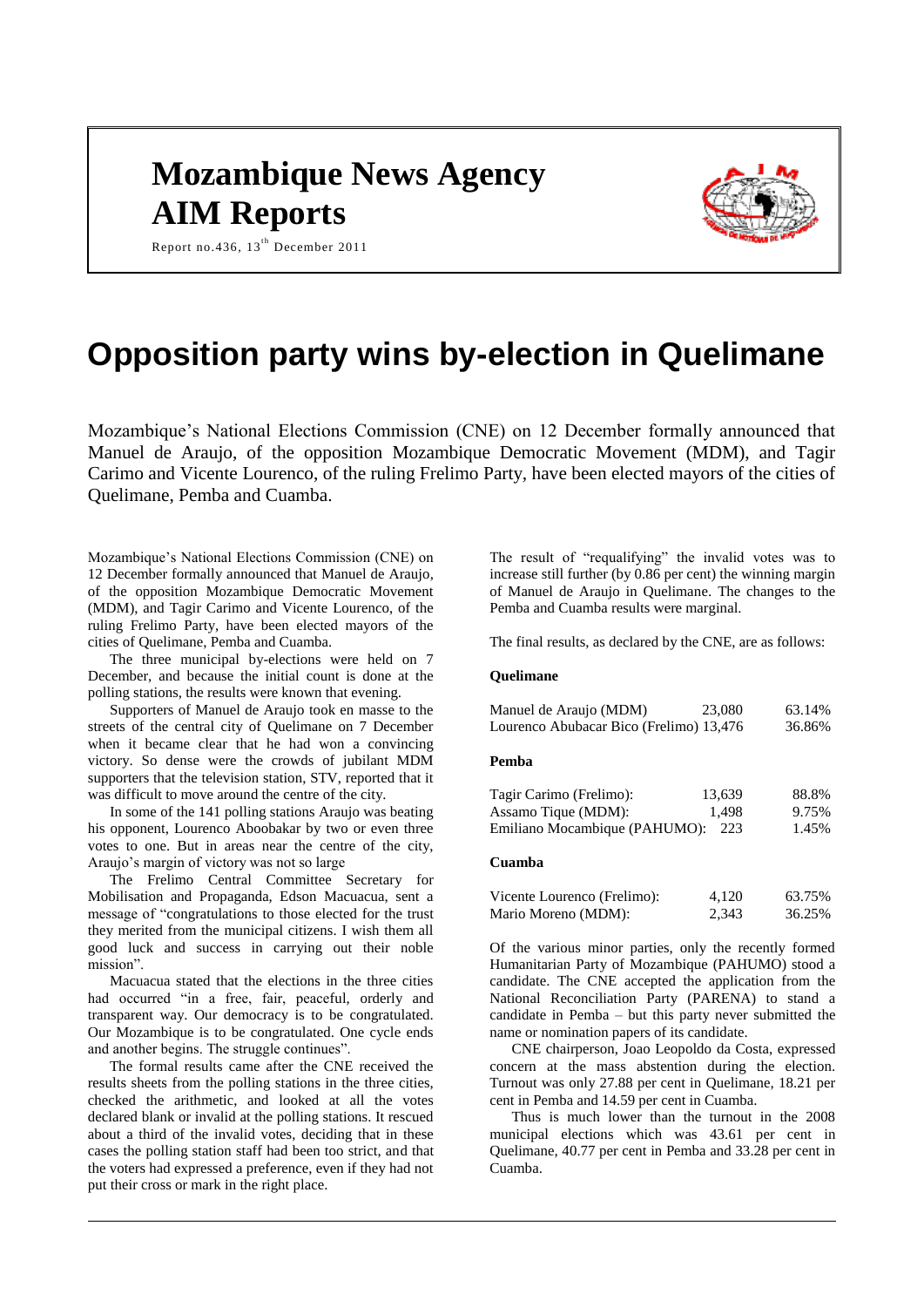# **Plan for 2012 envisages 7.5 per cent growth**

Prime Minister Aires Ali on 12 December presented to the country's parliament, the Assembly of the Republic, the government's Economic and Social Plan for next year, envisaging an economic growth rate of 7.5 per cent. The target for growth in 2011 was 7.2 per cent. By the end of June, the growth rate was 6.8 per cent, and the government is confident that by the end of the year it will reach the target.

The 2012 plan envisages a 9.9 per cent increase in agriculture, livestock and forestry production. This includes a 4.8 per cent rise in maize production – from an estimated 2.18 million tonnes in 2011 to 2.28 million tonnes in 2012.

Rice production should rise by13.8 per cent, from 271,000 to 309,000 tonnes, and wheat production from 20,000 to 23,000 tonnes (a 12.5 per cent increase). The figures mean that Mozambique will still be dependent on imports to meet its rice and wheat needs.

Cassava production is projected to be in surplus – rising by 12.8 per cent, from 10.1 million to 11.4 million tonnes.

As for cash crops, the major increase forecast is for sugar cane. The plan envisages a rise of 23.4 per cent, from 2.95 to 3.63 million tonnes. For what was once Mozambique's most important cash crop, cashew nuts, no increase is forecast production is expected to remain at this year's figure of 112,800 tonnes.

As coal mining takes off in Tete province, production from the extractive industries is expected to rise by 27.5 per cent. Coal production this year is expected to reach a million tonnes, climbing in 2012 to 5.93 million tonnes (a 493 per cent increase).

Production at the dredge mine operated by the Irish company Kenmare Resources in the northern district of Moma will also rise significantly. A 34 per cent rise in the production of ilmenite (iron titanium oxide), 19.8 per cent for zircon and 41.8 per cent for rutile is forecast.

No increase is expected in natural gas production where the annual production will remain 132.7 million gigajoules. Over the past year there have been enormous finds of natural gas in the Rovuma Basin, off the coast of the northern province of Cabo Delgado, but these fields will probably not be in production until 2018.

The plan envisages a recovery in fisheries. This year, fisheries production fell by 5.1 per cent, but for 2012 an increase of 18.4 per cent is forecast. Since there are signs of over-fishing in the prawn fisheries, the government has set a maximum limit on commercial prawn fishing of 5,650 tonnes, the same as this year.

An increase of 3.6 per cent is forecast for manufacturing, with the major increases occurring in food processing, textiles, clothing and cement.

For the transport and communications sector, an increase in production of 16.9 per cent is envisaged. Contributing to this is the transport of coal along the rebuilt Sena railway from the Moatize coal basin to the port of Beira, the rehabilitation of the Beira Coal Terminal, the dredging of the entrance channels to Maputo and Beira ports, allowing much larger ships to dock, and the resumption of coastal and lake shipping.

The inflation target is to hold the average 12 monthly inflation rate over 2012 to no more than 7.2 per cent. This rate was 14 per cent in July (although the accumulated January-July inflation rate was only 3.36 per cent).

The plan also envisages commodity exports of \$3.02 billion in 2012, and a level of net international reserves sufficient to cover 4.7 months of imports of goods and services.

#### *Increased state expenditure*

Under the plan the government intends to expand the country's school network by 6.3 per. The total number of pupils in general education will rise by 5.4 per cent, from 5.76 million this year to 6.07 million in 2012.

In health care, the government has set a target that 75 per cent of all children should be fully vaccinated against all the diseases covered by the country's vaccination programme. In the fight against malaria, 60 of the country's 128 districts should be covered by distribution of mosquito nets.

As for access to electricity, 100,000 new connections are planned for 2012, which will bring the total number of clients of the publicly owned electricity company, EDM, to 1,036,085. This means that the percentage of the Mozambican population with electricity in their homes will rise from the current figure of 19 per cent to 20.7 per cent.

#### *Dependence on foreign aid declining*

Finance Minister Manuel Chang told the Assembly that Mozambique's dependence on foreign aid is declining. Introducing the state budget for 2012, Chang said that only 39.6 per cent of public expenditure will be covered by foreign grants and loans.

In the 2011 budget, 44.6 per cent of expenditure was to be covered by foreign aid, and in the 2010 budget the figure was 51.4 per cent.

Chang said the likely fall in foreign aid, in percentage terms, was due to "cautious calculations" by donor countries, who are themselves under enormous budgetary pressure, and to the impact of exchange fluctuations. The strengthening of the Mozambican currency over the past year means that aid can show a decline when expressed in meticais, even if it has gone up when expressed in dollars or euros.

The budget sets total state expenditure for 2012 at 162.5 billion meticais (\$6.02 billion). State revenue (mostly taxes) is forecast to bring in 95.5 billion meticais, leaving a deficit of 67 billion meticais to be covered by grants and loans.

The budget will allow the state to recruit 13,000 new workers, Chang said. Of these 8,500 will be teachers, 1,800 will be health workers, and 200 will be for the justice system.

The priority sectors for poverty reduction take up 66.7 per cent of the budget, once debt servicing and financial operations have been excluded – which is an improvement on the figure of 59.9 per cent in the 2011 budget.

18.2 per cent will be spent on education (up from 16.5 per cent in the 2011 budget), and 13.4 per cent will go to infrastructures (down from 13.9 per cent).

Health care (including the HIV/AIDS programmes) takes up 7.9 per cent of the budget  $-$  a significant increase on the 7.1 per cent in the 2011 budget, but a long way short of the 15 per cent that African leaders pledged in Abuja Declaration of 2001.

Another priority sector showing an increase is agriculture – up from 10.6 per cent in 2011 to 11.1 per cent in next year's budget. Governance, security and the judicial system account for 7.9 per cent of the budget (up from 6.9 per cent in 2011).

Chang said the main objectives of the budget are to maintain macro-economic stability, and to pursue "actions centred on the fight against poverty and on promoting sustainable and inclusive growth".

The government also hoped to "restore balance to the public accounts in the medium term, and to correct structural imbalances in the balance of payments in the long term".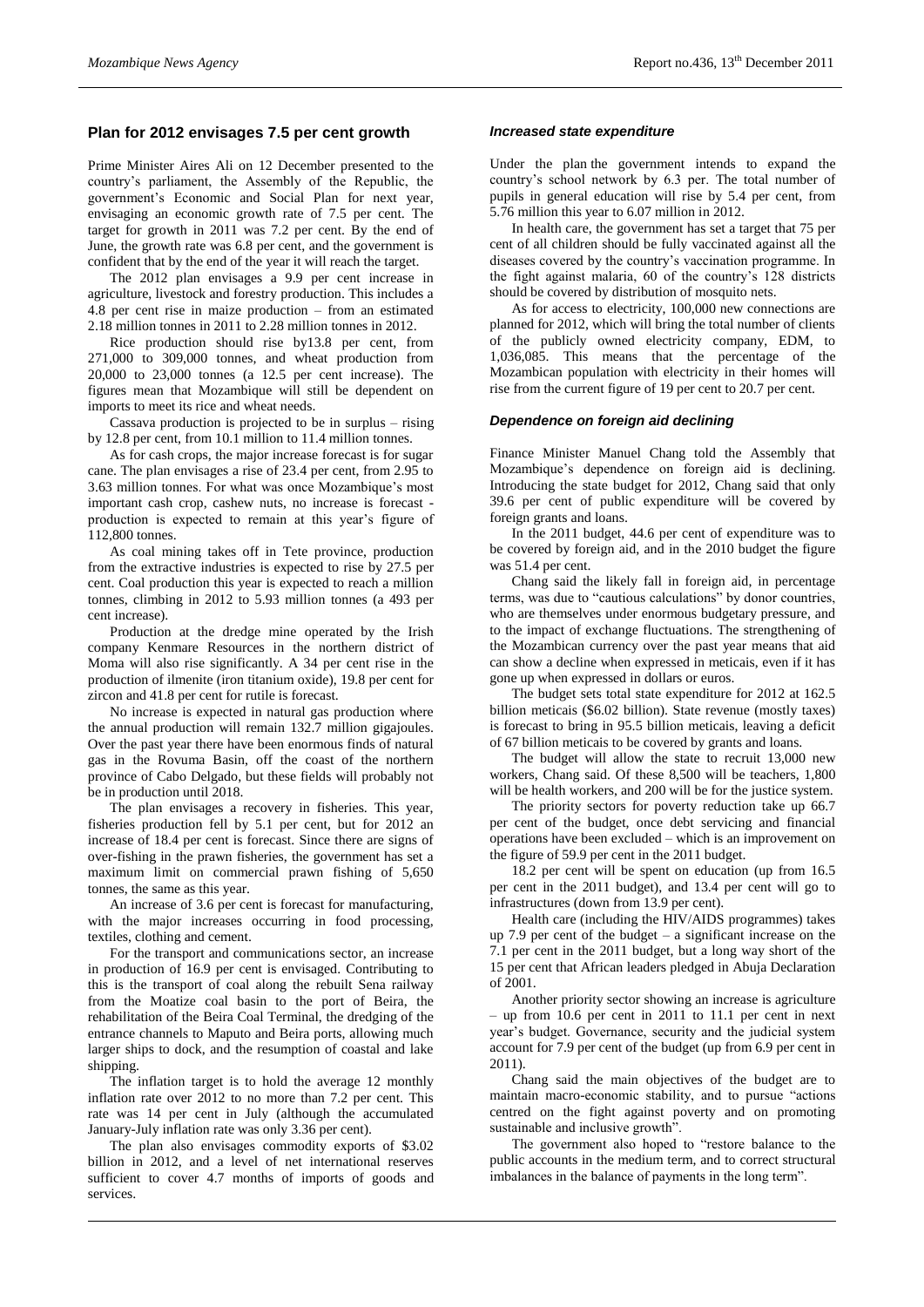## **Cashew Master Plan launched**

Deputy Minister of Agriculture, Antonio Limbau, on 12 December in Maputo launched the Cashew Master Plan for the 2011-2020 period, which seeks to increase cashew nut production by about 80 per cent over the next ten years.

Limbau put the current figure at about 100,000 tonnes of nuts marketed a year (though the figure given by the government in its Economic and Social Plan for 2012 is 112,000 tonnes). By 2020, he wanted to see that figure rise to between 185,000 and 200,000 tonnes.

The plan also envisages raising the capacity of the Mozambican cashew processing industry from the current 30,000 to 100,000 tonnes a year.

"The cashew sector is vital for the socio-economic development of the country", said Limbau. "The production and marketing of cashew nuts is an economic activity for more than 1.4 million rural families and it creates jobs for thousands of workers".

Limbau noted that Mozambique had once led the world in cashew production, and in the 1970s, one campaign had harvested over 200,000 tonnes of nuts.

There was a lengthy collapse, as the war of destabilisation took its toll on the cashew orchard, and fungal and pests severely damaged the ageing trees. Interference by the World Bank, which attempt to outlaw protection for the cashew processing industry, led to the closure of all the country's large, mechanized cashew factories.

To rescue the cashew sector a master plan was approved in 1998, which improved production levels, particularly by distributing 1.5 million cashew saplings in eight provinces.

Cashew marketing rose from 50,000 tonnes in 2000 to 112,000 tonnes this year, while cashew exports rose from \$13.7 million in 2000 to \$39.5 million in 2010.

The processing industry has also revived, but is now based on 29 small, labour intensive factories. As a result the amount of nuts processed in Mozambique rose from 3,700 tonnes in 2000 to 38,400 tonnes last year.

However, studies into the cashew sector show that productivity is still very low, both for the peasant producers who harvest the nuts and for the processing industry.

#### **Anti-corruption prosecutors charged with corruption**

Two Mozambican prosecutors working for the Central Office for the Fight against Corruption (GCCC) are facing criminal proceedings because of their alleged involvement in acts of corruption, according to a report in the Maputo daily newspaper "Noticias" on 9 December.

Cited by the paper, the director of the GCCC, Ana Maria Gemo, said that proceedings have been opened against one prosecutor because he accepted a bribe. The second case involved alleged theft of funds from the GCCC itself, which is part of the Attorney-General's Office.

Gemo said the crimes committed by these two prosecutors, whom she did not name, were discovered thanks to the vigilance systems used to combat corruption in the state apparatus, and specifically within the GCCC.

"Internally there are measures we take, which are just like those we take when we hold citizens responsible for their actions", said Gemo, who was speaking as part of the commemorations of International Anti-Corruption Day.

"It is possible to defeat corruption", Gemo stressed, "but for that to happen, it is essential that citizens blow the whistle on the corrupt networks that infest the state apparatus. This task cannot be left solely in the hands of the GCCC".

### **Beira rail system returned to CFM**

As promised by Transport Minister Paulo Zucula in the Assembly of the Republic, the public ports and rail company, CFM, has taken back control of the Beira rail system following the cancellation of the contract between the government and the Indian consortium RICON.

The Beira rail system consists of the Machipanda line, from Beira to Zimbabwe, and the Sena line, from Beira to the Moatize coal mines, with a spur to Malawi. The government granted management of the lines in 2004 to the Beira Railroad Company in which RICON was the main partner.

Zucula told the Assembly on 7 December that the Indian consortium was in breach of contract. It had repeatedly failed to complete work to rebuild the Sena line on schedule, and had not even touched the Machipanda line.

According to the Beira daily newspaper "Diario de Mocambique", the Beira rail system returned to CFM management at a ceremony on 7 December.

The purpose of farming out the Beira system to private management was to repair the Sena line so that it could be used to export coal from Moatize via the port of Beira.

The initial deadline for completing the work was September 2009, but despite repeated extensions, the line was not in any condition to carry the coal trains until this year.

Exports of coal began in September – even though improvement work is still required on parts of the Sena line.

#### **Clean water for almost 60 per cent of rural dwellers**

Almost 60 per cent of Mozambique's rural population now has access to clean drinking water, the Minister of Public Works, Cadmiel Muthemba, told the Assembly of the Republic, on 7 December.

Answering questions from deputies, he said that coverage in the rural area had gone up from a mere 15 per cent of the population in 1997 to 58.6 per cent this year.

A National Water and Rural Sanitation Programme (PRONASAR) is now under way, with a common fund into which donors deposit money for rural water supply. "With this programme, 12,000 scattered water sources and 120 small water supply systems will be built throughout the country by 2015, serving more than 4.5 million people", said Muthemba. "400,000 improved latrines will be built to benefit over two million people".

The plans for 2011 were to build 1,866 new water sources, and rehabilitate 842, benefitting 1.35 million people.

The full figures are not yet available, but by the end of the third quarter of this year 992 sources had been built and 472 rehabilitated, benefitting 732,000 people. That left the government with just three months to build or rehabilitate the remaining 1,244 sources.

Improvements to the urban water supply have ensured that clean water now reaches 65 per cent of the residents of Mozambican cities and towns, Muthemba added. The rehabilitation and expansion of the water system for Maputo and Matola cities and the adjacent town of Boane have been completed. The system now serves over 830,000 people.

A further 80,000 people now get water from 16 small scale water systems set up in the Maputo and Matola periurban neighbourhoods and managed by private businesses.

As for sanitation, the rehabilitation of the Beira sanitation system has been concluded, said the minister, and the sewage network and the elevation and pumping stations have all been handed over to Beira Municipal Council. 120,000 people will be served directly by the new sewer system.